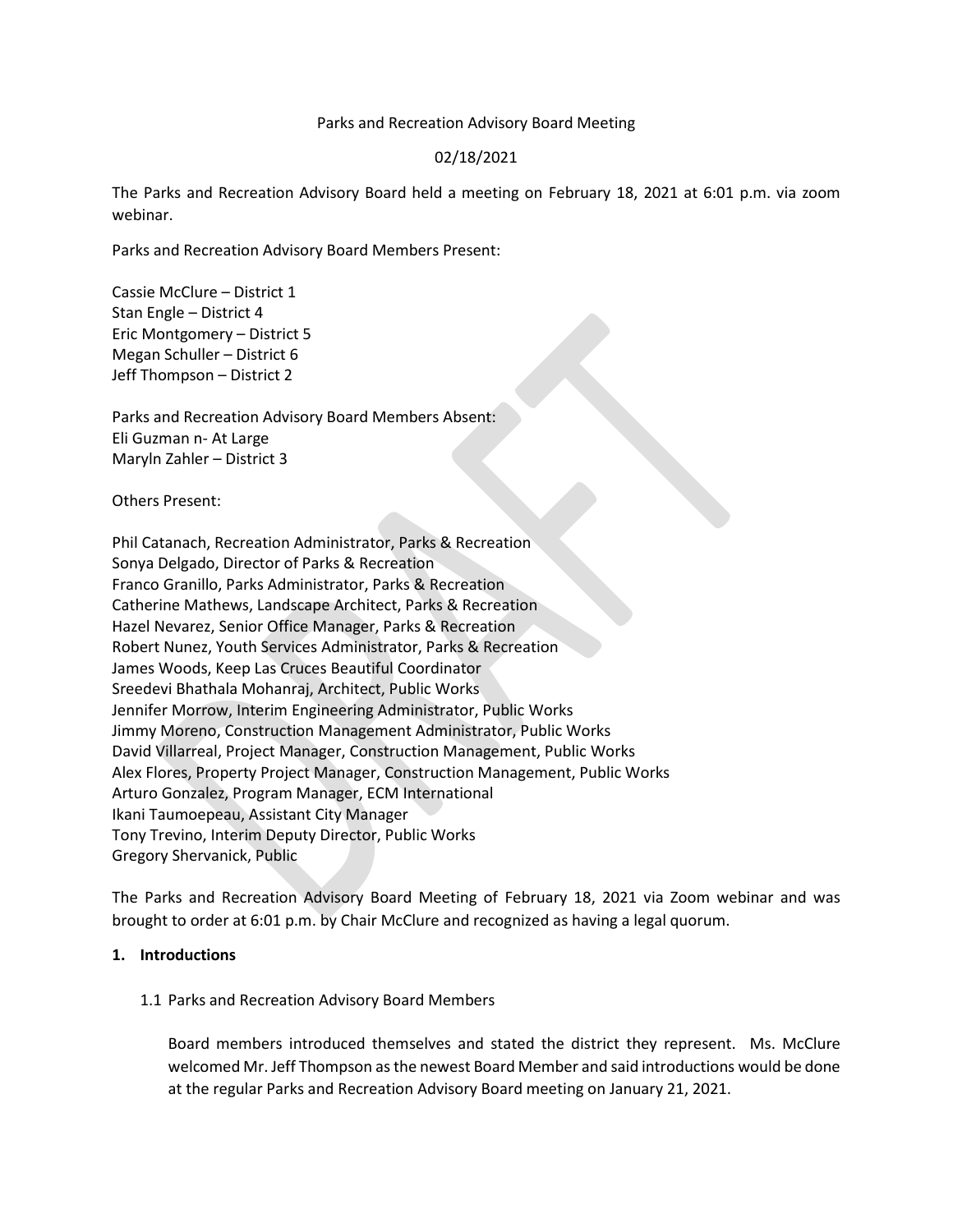## 1.2 Parks and Recreation Staff

Staff introduced themselves and stated their position.

#### **2. Conflict of Interest**

No Conflict of Interest.

## **3. Approval of Agenda**

Ms. Schuller moved to accept agenda as presented, seconded by Mr. Engle. There was no discussion. Motion carried unanimously.

## **4. Approval of Minutes**

Ms. Schuller moved to approve minutes of January 14, 2021, seconded by Mr. Engle.

Jeff Thompson, District 2 - Aye Stan Engle, District 4 - Aye Megan Schuller, District 6 - Aye Cassie McClure, District 1 - Aye

Motion carried unanimously.

Mr. Thompson moved to approve the minutes of November 19, 2020 as amended, seconded by Ms. Schuller. Motion carried unanimously.

Jeff Thompson, District 2 - Aye Stan Engle, District 4 - Aye Megan Schuller, District 6 - Aye Cassie McClure, District 1 - Aye

#### **5. Public Participation**

There was no public participation.

# **6. Action Items**

There were no action items.

## **7. Discussion Items**

# **7.1 Parks & Recreation Go Bond Projects Update – Public Works**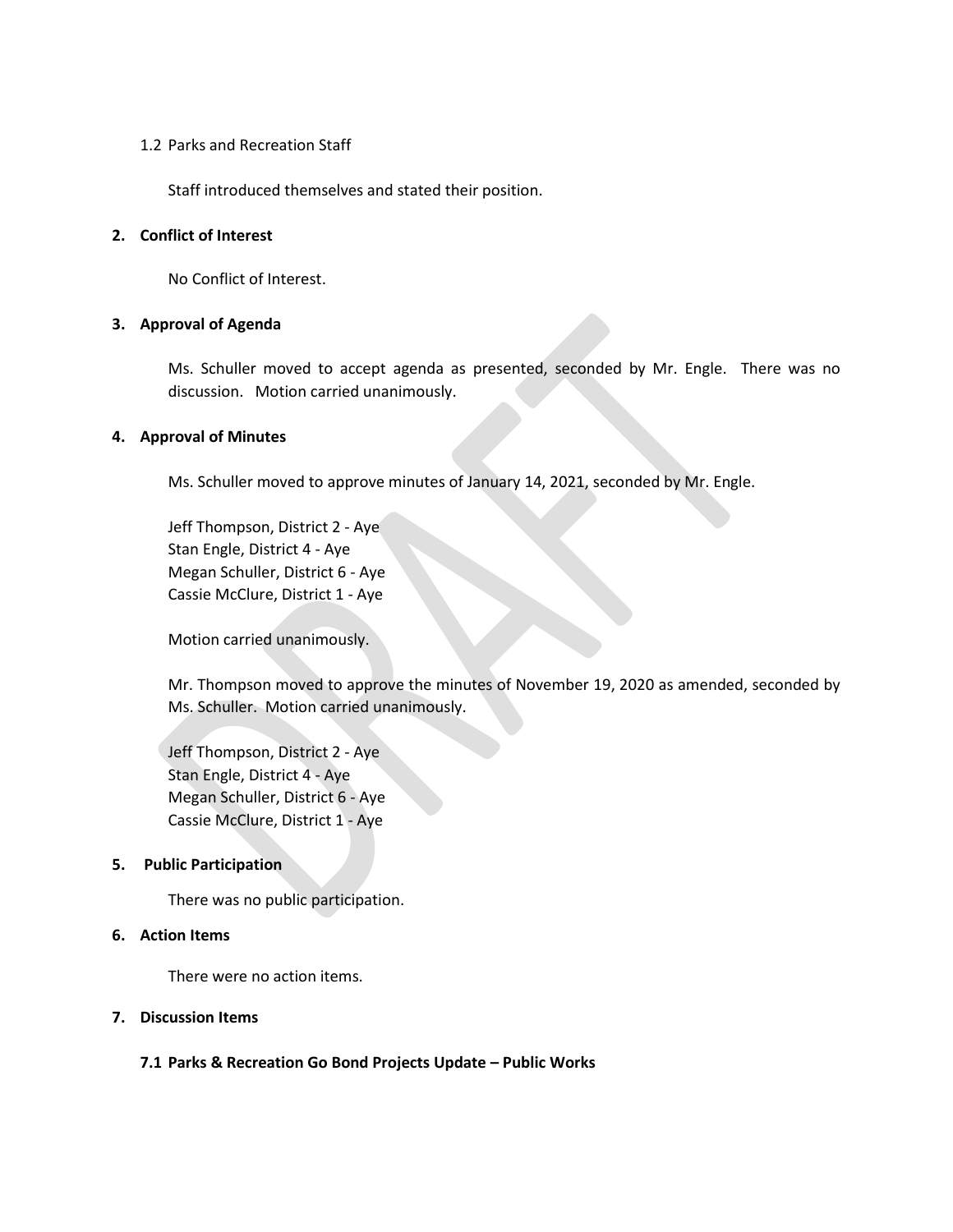Ms. Jennifer Morrow provided a Power Point presentation to the Board on Go Bond Program Update.

Ms. Morrow reported the Hadley Recreation Complex is 52% complete with estimated completion date of February 23, 2021. She reviewed status on items pending completion and items completed at Maag Ball Field and Harty Ball Field. Ms. Morrow reported Maag is ahead of schedule, Hardy is on schedule, Paz and Ron Galla lighting is planned for later, and irrigation is on schedule. Ms. Morrow reported actual expenses are above planned expenses which is partly towards the lighting.

Ms. Morrow reported on Parks & Sports Courts status. She reported Lion's Park tennis courts are complete and said the pickle ball community is using two of the courts while the courts at Apodaca are being worked on. The fencing, trees, light pole installations and removals at Apodaca has started. Estimated completion for Apodaca is May 2021. Ms. Morrow reported Desert Trails has been completed pending final punch list and the park is open to the public. Ms. Morrow reported demolition at Young Park has started. Ms. Morrow said Desert Trails walking trail is ahead of schedule and Klein Park, Hillrise Park, Fourhills Park, Papen Community Center, and Benavidez Community Center are scheduled for later this year. She reported status is at 26% on time and 32% on cash.

Ms. Morrow reported Unidad Park is scheduled to deliver 90% in a week. She said plan went from a splash pad without circulation to one with a recirculation system in it which will require additional design, and additional time from NMED for review, so the schedule has been updated accordingly. Ms. Morrow said they are hoping to advertise the RFP the middle of June 2021.

Ms. Morrow reported the East Mesa Public Rec Complex is at 95% design. She said they are looking to get this out to bid in a week.

Ms. Morrow reported the RFP's for the two Dog Parks, one located at Rinconada &Bataan Memorial and the other at Burn Lake, were opened and the SAC committee selected the highest scored contractor. She said Public Works is currently in negotiations with the contractor. If negotiations are successful, next step is to seek Council approval.

Ms. Morrow reported having 95% construction documents under review on the Walking, Jogging, Biking Trails. She said they have most of the EBID permits and are working with EBID to review the trails and give their input.

Ms. Morrow reported they are in good shape with the overall schedule. They are in still in design of East Mesa Complex, Unidad Playground, into construction 1/3 of the way on E. Hadley, Parks and Sports Courts, starting construction on the Recreation Trails, and in negotiations from the bidding on Dog Parks. Ms. Morrow displayed program budget and noted the amounts shown for East Hadley Recreation Center, Park and Sports Courts, and Walking, Jogging, Biking are actual numbers from a contractor, and the East Mesa Public Recreation Center, Unidad Playground, and the Dog Park are the engineer's estimate.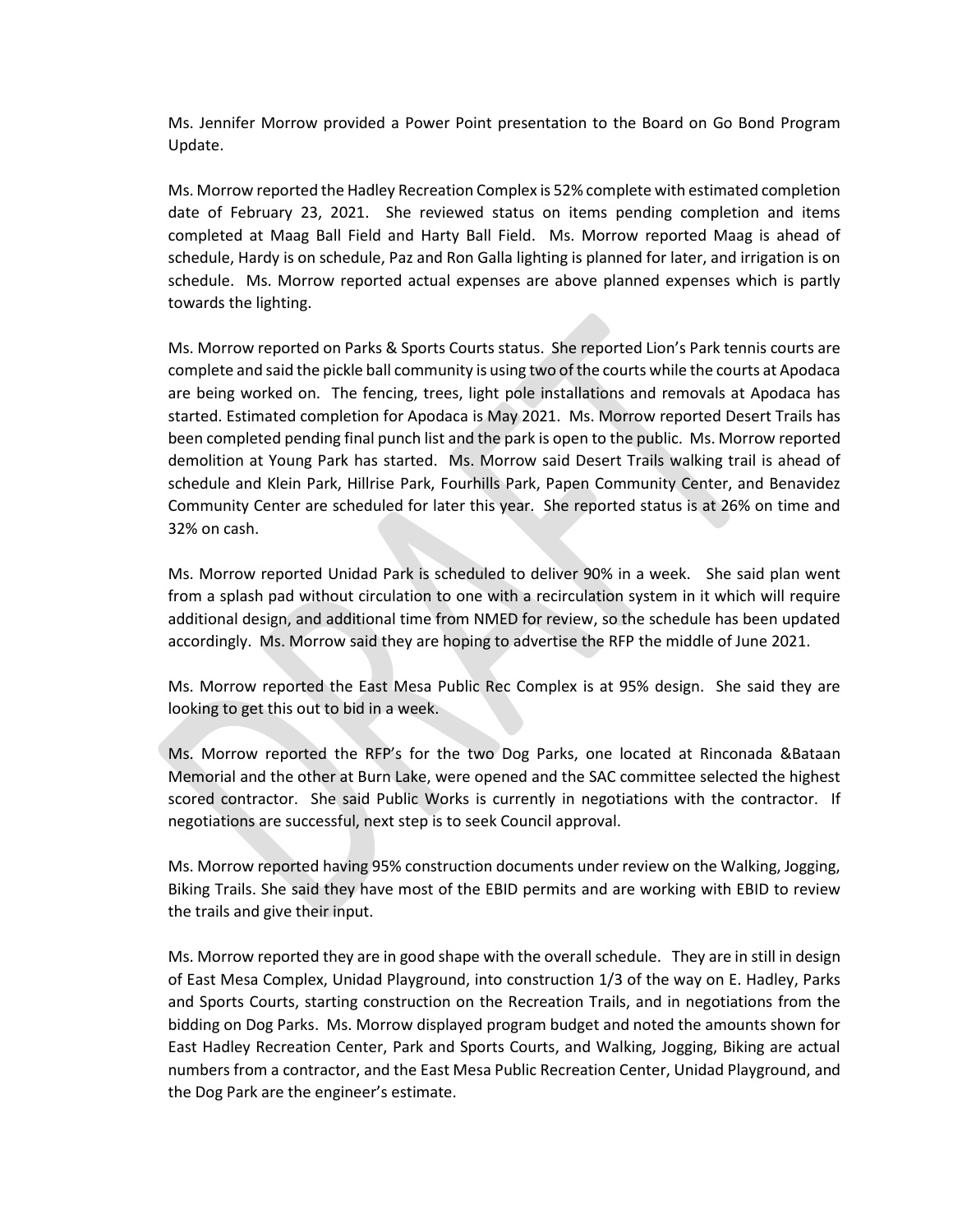# **7.2 Keep Las Cruces Beautiful (KLCB) Youth Conservation Corp (YCC) – Robert Nunez, Youth Services Administrator**

Mr. Robert Nunez presented a Power Point presentation on the Youth Conservation Corp Mural Project, with a summation of the process from receiving the grant, to hiring of crew members and facilitator, of trainings covered, identifying, and choosing location, creating design concept, presenting to the Las Cruces Art Board and Parks and Recreation Advisory Board for review and approval, and finally starting and finishing mural. Mr. Nunez reported it was a six-week project with crew salaries totaling \$27,648, supplies, \$2,788 and City Match of \$12,193.

Mr. James Woods acknowledged his staff, Francisco Ontiveros and Luis Vasquez, for their help in preparing the tunnel for paint. He said he also hired a NMSU work-study, Breanna Yazzie, who also assisted the Youth crew members. Mr. Woods informed the Board the Youth Conservation Corps crew members consisted of Stephanie Villegas, Remy McDowell, Christian Cruz, Josef Buckingham, Kimberly Esparza, Kimberly Riley, Marina Vasconcellos, and Facilitator leading the project, Laramie Medina. Before, during, and after pictures of Triviz Multi-Use Path Access Tunnel to show progress and final view of mural were provided in the Power Point presentation. Mr. Woods noted there was one frame of the mural, a mantel with sports equipment on it and jerseys hanging, which the YCC Corps head office wants to use on their website as it symbolizes what the youth went through this past year not being able to play sports during the COVID-19 pandemic.

Mr. Thompson said he had a chance to see the finished project and it is spectacular and should be proud of the crew – it was well done.

Mr. Engle said the mural looks great and thanks to Mr. Woods and the students who did the hard work.

Chair McClure said the mural looks great and use of the picture on the website is awesome. She hopes more projects like this can be done, especially now because youth need more social interaction and this project was done in a very responsible way and it is a benefit for the community. She thanked Mr. Woods for guiding this project along.

# **7.3 Keep Las Cruces Beautiful (KLCB) Update – James Woods, KLCB Program Coordinator**

Mr. Woods informed the Board a lot of Keep Las Cruces Beautiful (KLCB) programming has been at a standstill. Supplies were offered to the community to be able to do clean ups on their own – some groups cleaned the river and the desert area in the Dona Ana. He said in going to yellow, they should be able to get some small groups to do some cleanups, try to get back to rescheduling some district cleans ups - Team Up to Clean Up. Mr. Woods said staff has been able to continue to take care of graffiti abatements. Mr. Woods said as Dona Ana moves into yellow status, staff should be able to do some more organized type of clean ups and offer more resources for the community to get more involved.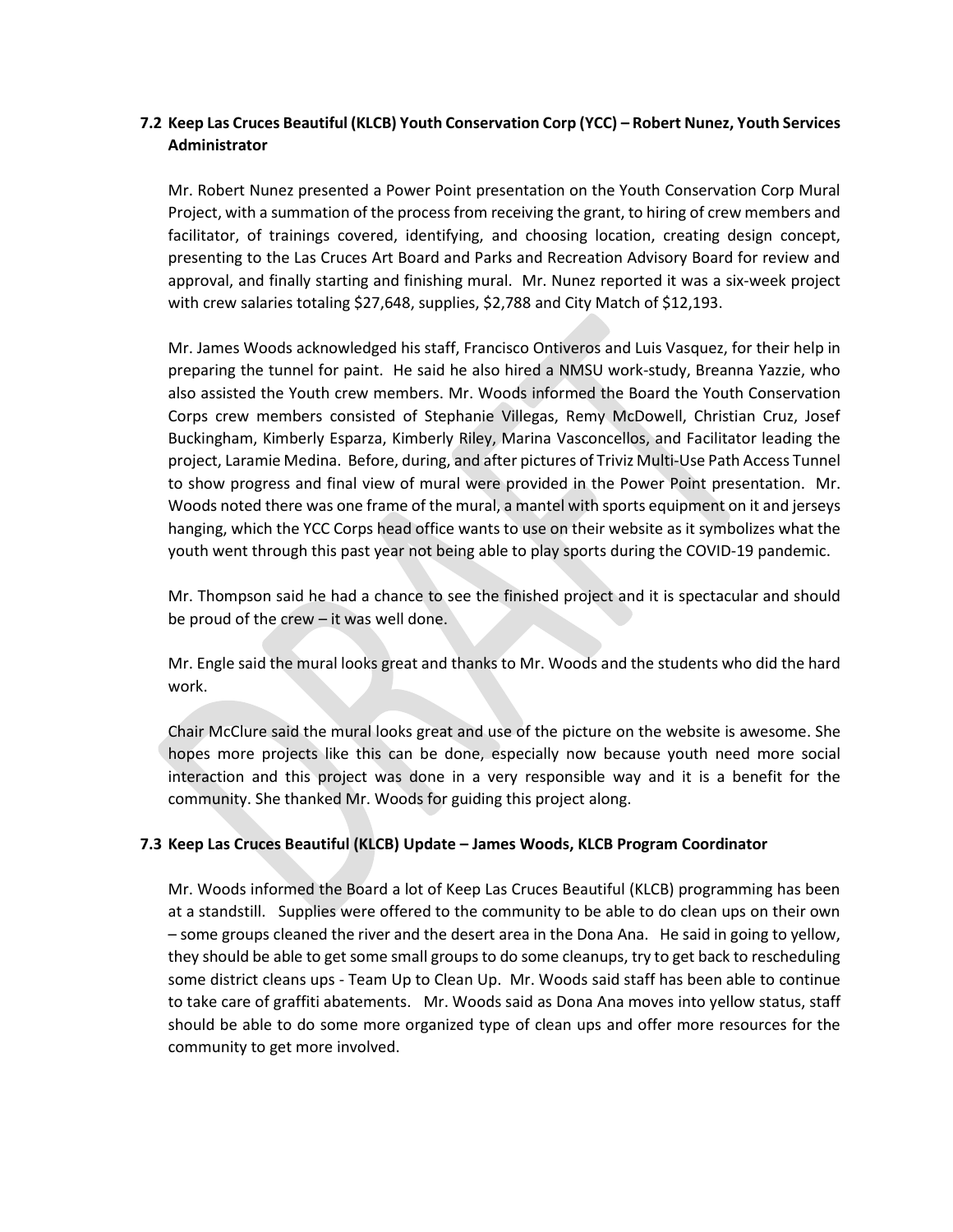Ms. McClure asked if KLCB is working with the Picacho Arts District as she saw a graffiti sign saying Keep Las Cruces Beautiful. Mr. Woods said he hasn't but will reach out to them to see what they are all about.

# **7.4 New Park Resolution – Sonya Delgado, Director of Parks & Recreation**

Ms. Delgado updated the Board on the new park for District 5. Parks and Recreation has a funding source to purchase land and equip for the new park, approximately \$675,000.00. A few parcels have been found and staff is working with Land Management to reach out to owners to see if they are interested in selling. Staff is working with Community Engagement to put together a plan to make outreach to neighbors where park will be located to get feedback on amenities and things community is looking for in the park. Ms. Delgado said items that need to be considered to make sure property is going to fit our needs is access to park, lighting, security, if there is on street parking and if not, could a parking lot be added, and making sure park isn't on a major road or one that is going to be expanded. Ms. Delgado said they also work closely with Public Works. Park is due to be in its completion by January 2021.

Ms. Schuller asked what the average acreage is for the park. Ms. Delgado said two acres.

Mr. Engle asked if funding source is from the Phillipou lawsuit. Ms. Delgado said yes.

# **7.5 FY22 Budget Requests – Sonya Delgado, Director of Parks & Recreation**

Ms. Delgado informed the Board on Parks and Recreation Fiscal Year 22 proposed budget requests. Budget is under \$2 million and are tied to PEAK goals:

| Personnel | \$9.6M    |
|-----------|-----------|
| Operating | \$4.7M    |
| Capital   | \$444,000 |
| Total     | 14.7M     |
|           |           |

Ms. Delgado informed the Board personnel dollars requested is for a Parks District Manager, Project Manager, personnel for the new 50 Meter Pool, Youth Program Monitors, Youth Program Specialists (increased hours), Park Maintenance workers for a Trail Crew and for South District, and a Deputy Director.

Ms. Delgado informed the Board operating dollars requested is for special projects, increase in utilities, KLCB-graffiti abatement, park amenities replacement, 50 Meter Pool (Operations) and park supplies.

Ms. Delgado informed the Board capital dollars requested is for shade structure, Water Smart Grant match, Regional Aquatic Center dehumidifier, Juvenile Citation Program (JCP) exterior repair/replacement, Meerscheidt Recreation Center bathroom/locker room floor replacement and Safe Haven exterior/renovation. Ms. Delgado noted these are General Fund requests only.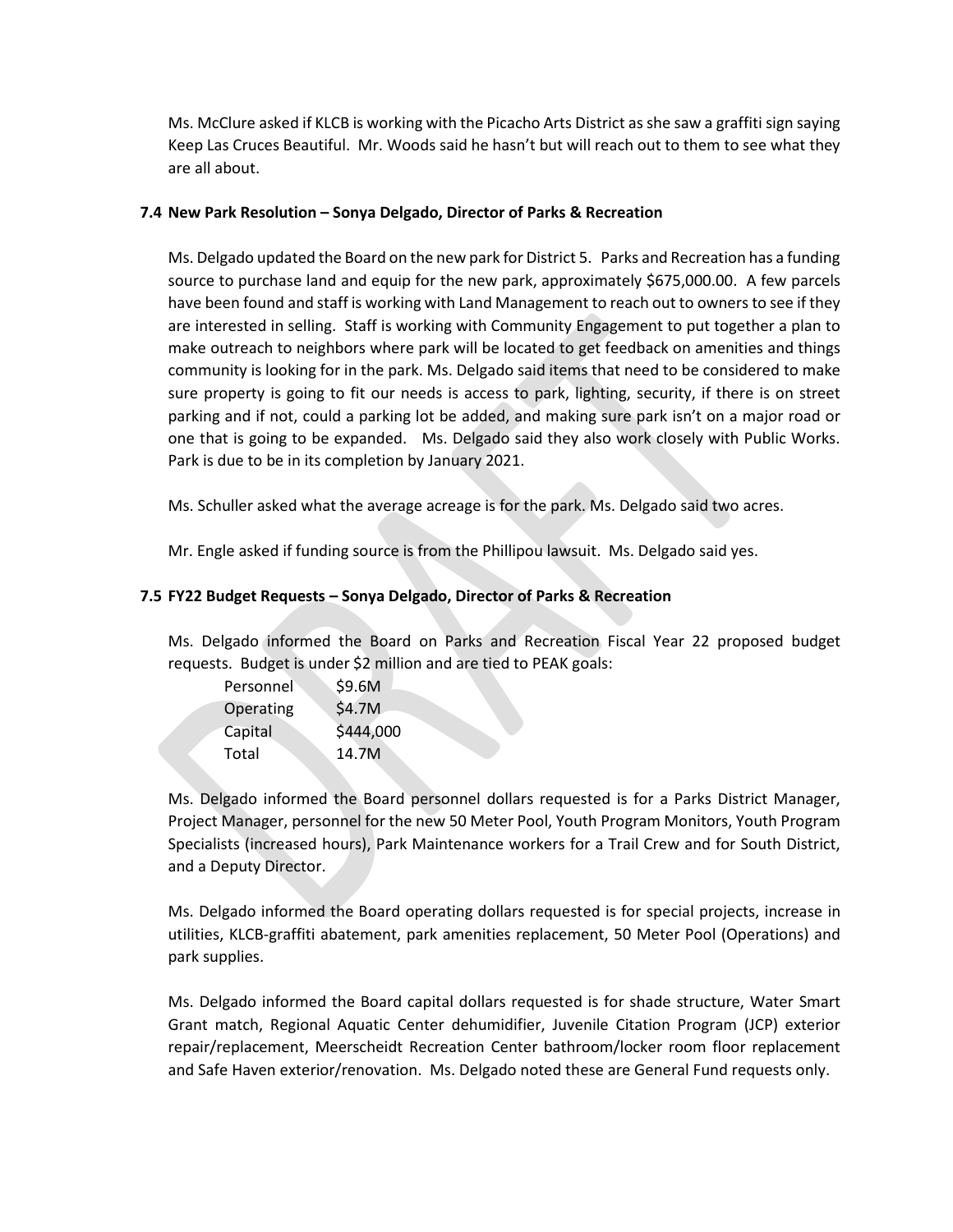Mr. Thompson, District 2, asked what the projected offset revenue would be for the 50-meter pool. Ms. Delgado said at this point no, but per the Fees and Charges policy, aim is to reach 33% recovery. Ms. Delgado said this isn't hit with the current aquatic center and outdoor facilities with the reason being the fees are very low.

Ms. Schuller asked if cost for new projects and need for additional park maintenance staff was captured in this budget. Ms. Delgado said yes.

Ms. McClure asked for information on Youth Monitors. Ms. Delgado said they are part-time, currently at 20 hours per person, and need to be moved up to 30 hours (benefits kick in at 30 hours). Ms. Delgado said this will help because many of these Youth Monitors start as students and Parks and Recreation would like to give them a place where they can start thinking about benefits and choosing Parks and Recreation as a career. Ms. Delgado added the increase in hours will also give Youth Monitors an opportunity to earn some annual leave.

# **8. Staff Member Comments**

Ms. Delgado informed the Board staff is working on the budget and once final budget is approved, it will be brought back to the Board. Staff is also looking for land for the new park.

Mr. Granillo informed the Board he will be reporting to the Board at the next meeting the maintenance impact to the department when a new facility is received, to staff and budget. He gave a quick rundown of facilities that are already maintained:

- Over 300 miles of medians and right of ways
- 299 alleys and all the highway interchanges
- 100 parks
- 37 city building landscapes (which staff manages contract), three directly for Parks and Recreation which are Frank O'Brien Papen Community Center, Regional Aquatic Center, and Meerscheidt Recreation Center, and zone management for downtown – Plaza de Las Cruces, City Hall, and Young Park.
- Athletic fields section take care of 45 to 50 miles of trails once Go Bond is implemented, currently under 40, five baseball and softball complexes, two multiuse complexes – Soldados and Provencio Van Dame, two soccer complexes – Burn, and High Noon Soccer which is not ours yet, but we maintain, five specialty ranges.
- Community Forestry Program which is responsible for planting 300 trees annually and responsible for removing hazardous trees and giving advice to community giving advise regarding planting of trees and shrubbery.
- Construction crew which supports the special projects team, athletics, parks, community forestry, medians and right of ways, and maintains sports courts.
- Staff also assists with events in different departments of the city, Keep Las Cruces Beautiful cleanups, recreation movies and music.

Ms. Mathews informed the Board her section continues to work on their projects, and reviewed the top ten: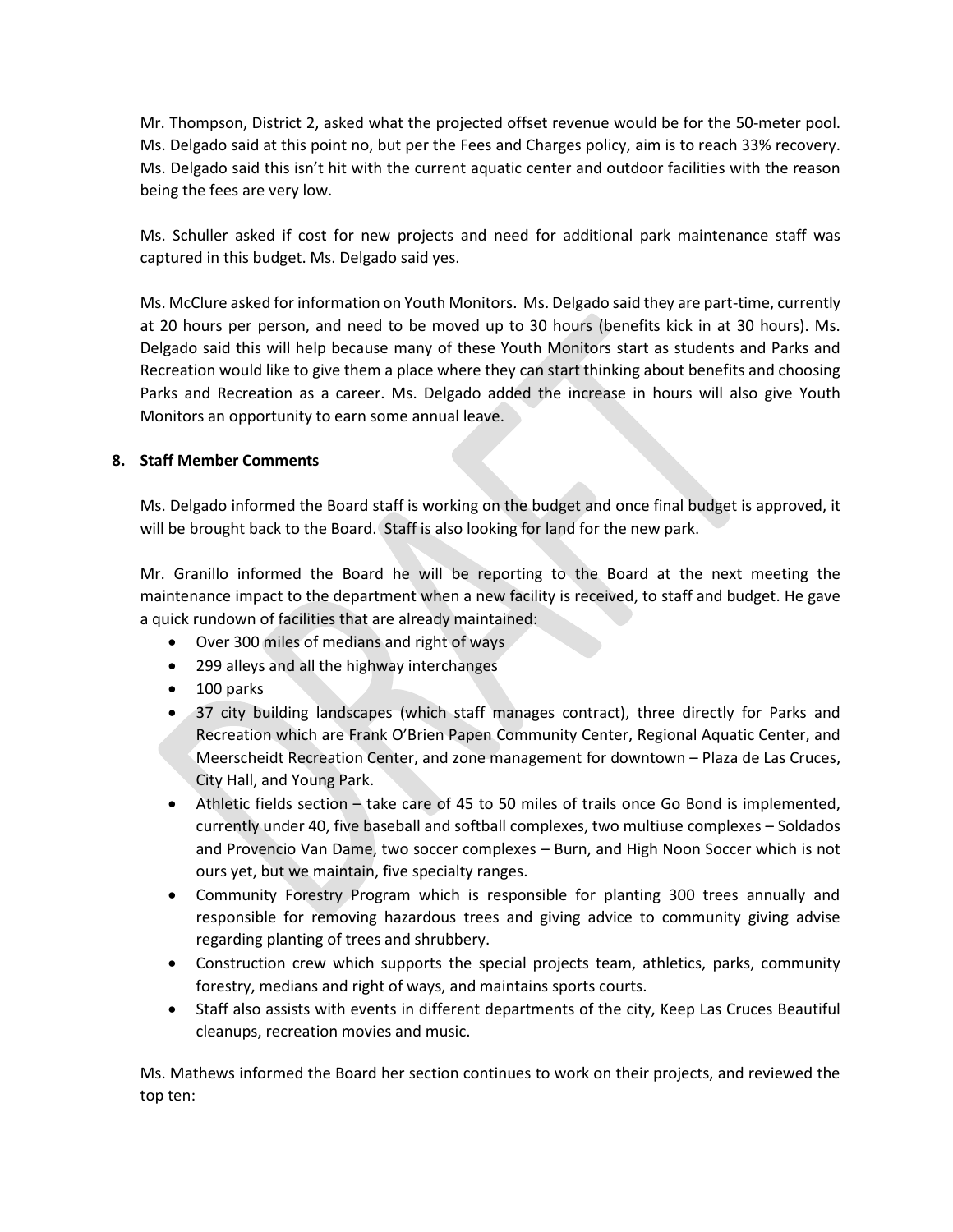- Skatepark renovation project request for proposals for design build has been advertised and anticipate having under contract in the next two months.
- In process of receiving grant for the Apodaca Park Splash Pad Aquatic playground and multiuse trail. The cultural resources study has been completed.
- Parks security and lighting project at Veterans Memorial Park. The electrical upgrades to ensure the project is successful has been completed. Light fixtures have been selected.
- In negotiations with the consultant to do design portion for the Recreation Trails Program (RTP) grant for the Las Cruces Lateral Trail project. Should be under contract soon.
- Smart Controllers project with the Water Smart Project have quote for getting booster pumps for the irrigation systems at Apodaca Park and Soldados multiuse fields and confirming scope of work.
- Lighting upgrades for Women's Veteran Monument. Contractor discovered an out of code condition with grounding wires so working on a change order.
- City Bond median landscapes are continuing Phase 1 portion, near completion as far as construction goes, still quite a bit of work to be done on a few of the medians and a punch list items to be addressed on a number of the medians.
- Highland Park is getting ready to move into construction.
- Lohman Avenue and Roadrunner medians have funding for the design and are writing the request for proposal.
- AARP Fitlot project have met with the supplier of the equipment, reviewed site conditions, and went over installation requirements. Supplier is providing quote to AARP. Installation should start in March and completed before August.

Mr. Nunez informed the Board the Out of School Program is offering tutoring sessions for Kindergarten thru 5<sup>th</sup> grade, and 6<sup>th</sup> thru 12<sup>th</sup> grade. He said the teen tutoring sessions are about 90% full. He said the Las Cruces Public Schools will be going to a hybrid offering beginning with high school so staff will be collecting data to see if there will be any vacancies. He said the K-5 has seen some increases. Mr. Nunez said staff is looking at offering a fun filled traditional spring break recreational program – communicating with Department of Health and City Management. Staff is also preparing for summer programs, coordinating activities and outings with various non-profits, preparing to set up some agreements with those organizations.

Mr. Nunez informed the Board the Juvenile Citation Program is still virtual. Staff are offering classes and working with subcontractor to identify alternative programing to expend grant funds.

Mr. Nunez informed the Board Keep Las Cruces Beautiful program has received the green light to offer some additional programming so over the next four months will be getting out to various districts and offering some opportunities for the community to assist in beautifying the community.

Mr. Catanach informed the Board the league gym wooden floor is being replaced at Meerscheidt Recreation Center. He said the athletic staff is looking at how they can move forward with sports in the near future and are currently working on active movement and sport skills activities that can be offered outdoors – schedule should be out by mid-March.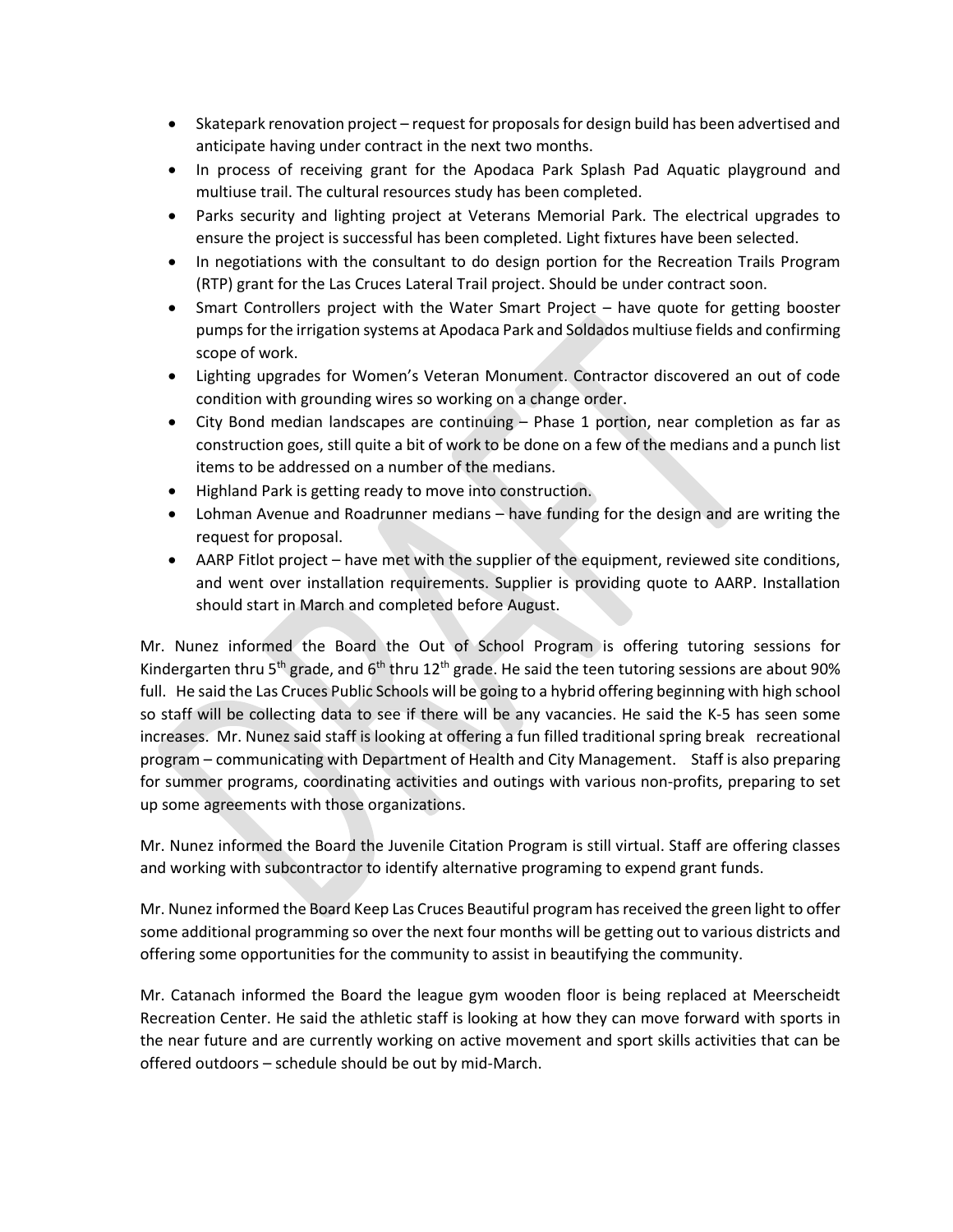Mr. Catanach informed the Board recreation staff has been working on ideas for activities as Dona Ana moves into the yellow status under Covid-19. He said videos are posted on Facebook of sports skills, crocheting, arts and crafts skills, nutrition, and the Parks and Recreation two step video from last summer.

Mr. Catanach informed the Board Aquatic staff was able to fix the broken filtration system and were able to open the Regional Aquatic Center for lap swim and channel walk (by appointment). He said Frenger pool has been open for lap swim with temperature of pool maintained between 78 and 80 degrees. Mr. Catanach said the fitness area at the Regional Aquatic Center is open for ten or less (people) a session by appointment. Mr. Catanach added safety protocols are followed and said by the end of this month, will have reached 10,000 patrons attending Frenger Pool and Regional Aquatic Center during the Covid-19 period.

Mr. Catanach informed the Board the City Employee Wellness Program offers Stick to It Challenges where one walks a certain number of minutes or set daily fitness goals, which has over 30 participants. He said they also have 150 participants in the Ziggy Challenge -employees walking, exercising to earn points for incentives.

Mr. Catanach said staff is also looking to see what they can do to continue virtual music in the park and to see what the 4<sup>th</sup> of July will look like.

Ms. Delgado informed the Board she did sent an email to the State of New Mexico to ask what kinds of programming and activities can be done in yellow status, to make sure staff understands how certain spaces are defined.

Ms. Delgado informed the Board a presentation on how the splash pad water is filtered and cleaned at the next Board meeting per Mr. Montgomery's inquiry.

# **9. Board Member Comments**

Chair McClure acknowledged she has seen the Parks and Recreation videos on Facebook.

Mr. Engle reported he reached out to his Councilor regarding the District 5 new park, letting her know the Board's concern that the Resolution would set a precedent and other Councilors would want Parks and Recreation to add more parks than they can sustain. He said Councilor Bencomo's response was she recognized the urgency of the park in District 5 which is why the rest of the Council went along with it, and she would consider any future resolutions of that kind within the context of Parks and Recreation being able to sustain the development and maintenance.

Mr. Engle said for everyone to stay healthy and get vaccine as soon as possible.

Mr. Thompson said he also reached out to his Councilor and Councilor Abeyta-Stuve thought it was a one-off situation and would be more cognizant as move forward with other requests.